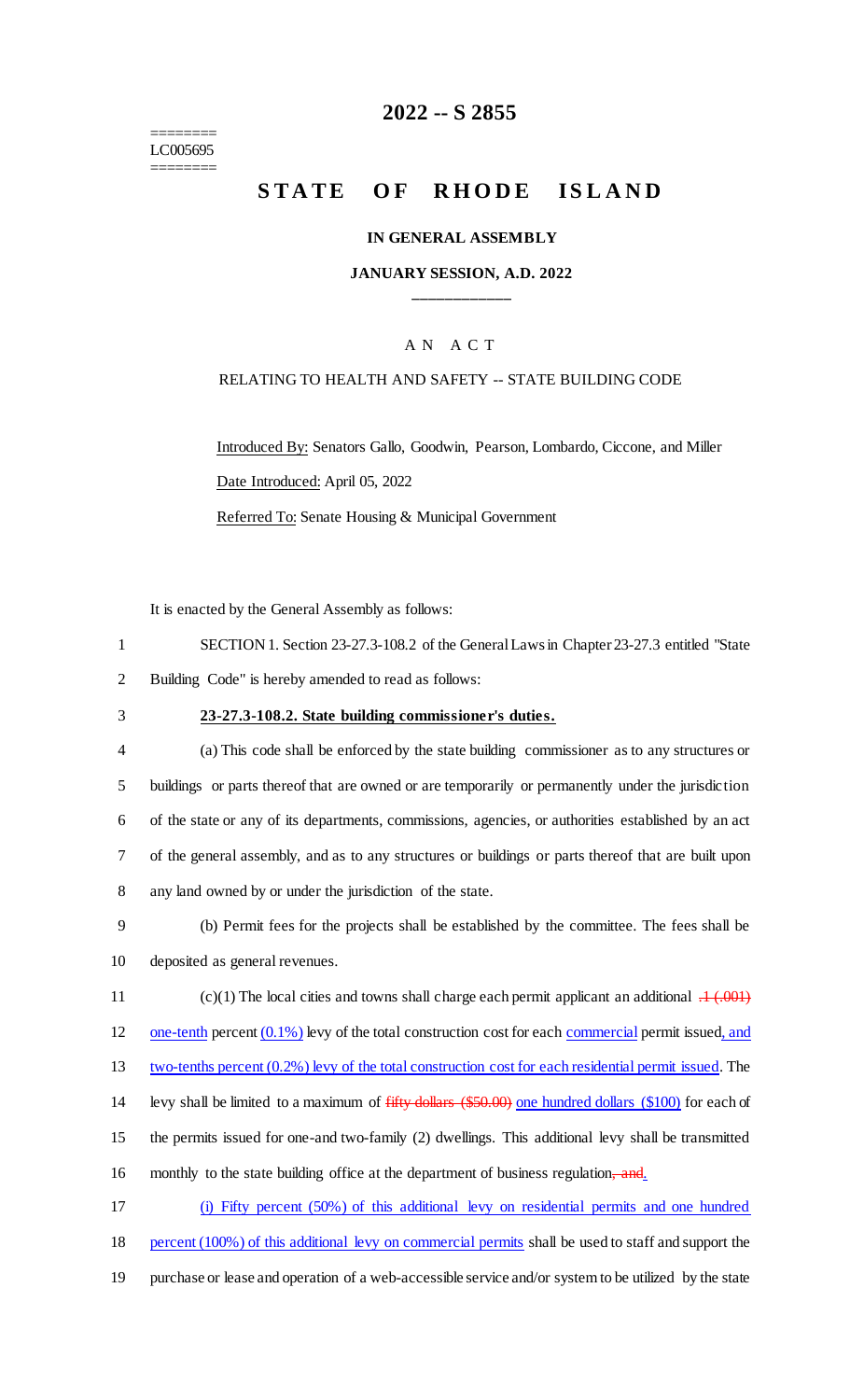and municipalities for uniform, statewide electronic plan review, permit management, and 2 inspection system and other programs described in this chapter. The This portion of the fee levy shall be deposited as general revenues.

 (ii) Fifty percent (50%) of this additional levy on residential permits shall be transferred to 5 the department of labor and training and shall be deposited into the contractor training account, 6 which shall be exempt from the indirect cost recovery provisions of  $\S 35-4-27$ , and shall be used to provide contractor training grants for programs that shall include, but are not limited to, minority business enterprises, and state and local building officials.

 (2) On or before July 1, 2013, the building commissioner shall develop a standard statewide process for electronic plan review, permit management, and inspection. The process shall include, but not be limited to: applications; submission of building plans and plans for developments and plots; plan review; permitting; inspections; inspection scheduling; project tracking; fee calculation and collections; and workflow and report management.

 (3) On or before December 1, 2013, the building commissioner, with the assistance of the office of regulatory reform, shall implement the standard statewide process for electronic plan review, permit management, and inspection. In addition, the building commissioner shall develop a technology and implementation plan for a standard web-accessible service or system to be utilized by the state and municipalities for uniform, statewide electronic plan review, permit management, and inspection. The plan shall include, but not be limited to: applications; submission of building plans and plans for developments and plots; plan review; permitting; inspections; inspection scheduling; project tracking; fee calculation and collections; and workflow and report management. 22 (d) The building commissioner shall, upon request by any state contractor described in §

 37-2-38.1, review, and when all conditions for certification have been met, certify to the state controller that the payment conditions contained in § 37-2-38.1 have been met.

 (e) The building commissioner shall coordinate the development and implementation of 26 this section with the state fire marshal to assist with the implementation of § 23-28.2-6. On or before January 1, 2022, the building commissioner shall promulgate rules and regulations to implement the provisions of this section and § 23-27.3-115.6.

 (f) The building commissioner shall submit, in coordination with the state fire marshal, a report to the governor and general assembly on or before April 1, 2013, and each April 1st thereafter, providing the status of the web-accessible service and/or system implementation and any recommendations for process or system improvement. In every report submitted on or after April, 2024, the building commissioner shall provide the following information:

(1) The identity of every municipality in full compliance with the provisions § 23-27.3-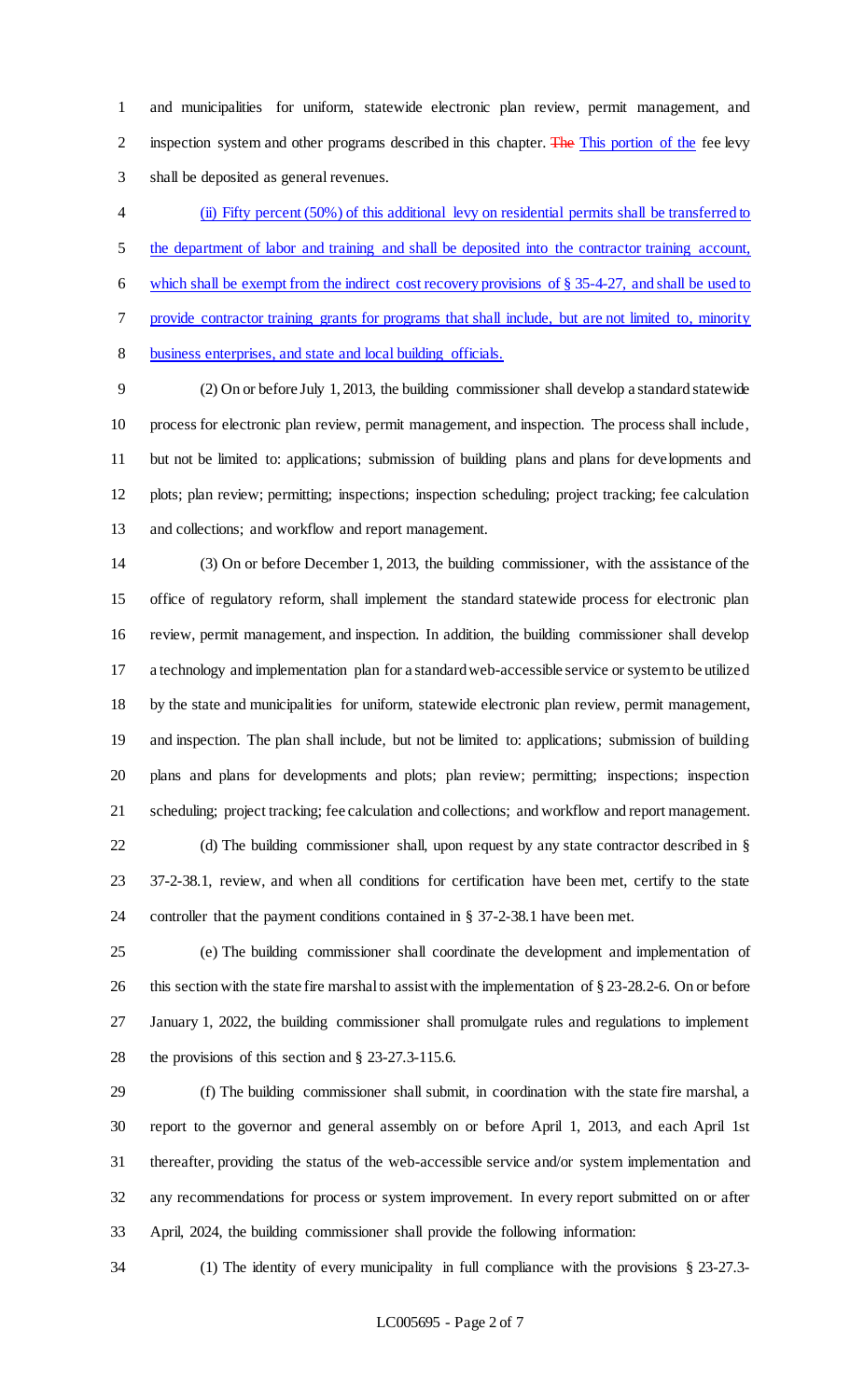115.6 and the rules and regulations promulgated pursuant to the provisions of this section;

 (2) The identity of every municipality failing to fully implement and comply with the provisions of § 23-27.3-115.6 and/or the rules and regulations promulgated pursuant to the provisions of this section, and the nature, extent, and basis or reason for the failure or noncompliance; and

 (3) Recommendations to achieve compliance by all municipalities with the provisions of § 23-27.3-115.6 and the rules and regulations promulgated pursuant to this section.

 SECTION 2. Section 35-4-27 of the General Laws in Chapter 35-4 entitled "State Funds" is hereby amended to read as follows:

### **35-4-27. Indirect cost recoveries on restricted receipt accounts.**

11 Indirect cost recoveries of ten percent (10%) of cash receipts shall be transferred from all restricted-receipt accounts, to be recorded as general revenues in the general fund. However, there shall be no transfer from cash receipts with restrictions received exclusively: (1) From contributions from nonprofit charitable organizations; (2) From the assessment of indirect cost-recovery rates on federal grant funds; or (3) Through transfers from state agencies to the department of administration for the payment of debt service. These indirect cost recoveries shall be applied to all accounts, unless prohibited by federal law or regulation, court order, or court settlement. The following restricted receipt accounts shall not be subject to the provisions of this section: Executive Office of Health and Human Services

- Organ Transplant Fund
- HIV Care Grant Drug Rebates
- Health System Transformation Project
- Department of Human Services
- Veterans' home -- Restricted account
- Veterans' home -- Resident benefits
- Pharmaceutical Rebates Account
- Demand Side Management Grants
- Veteran's Cemetery Memorial Fund
- Donations -- New Veterans' Home Construction
- Department of Health
- Pandemic medications and equipment account
- Miscellaneous Donations/Grants from Non-Profits
- State Loan Repayment Match
- Healthcare Information Technology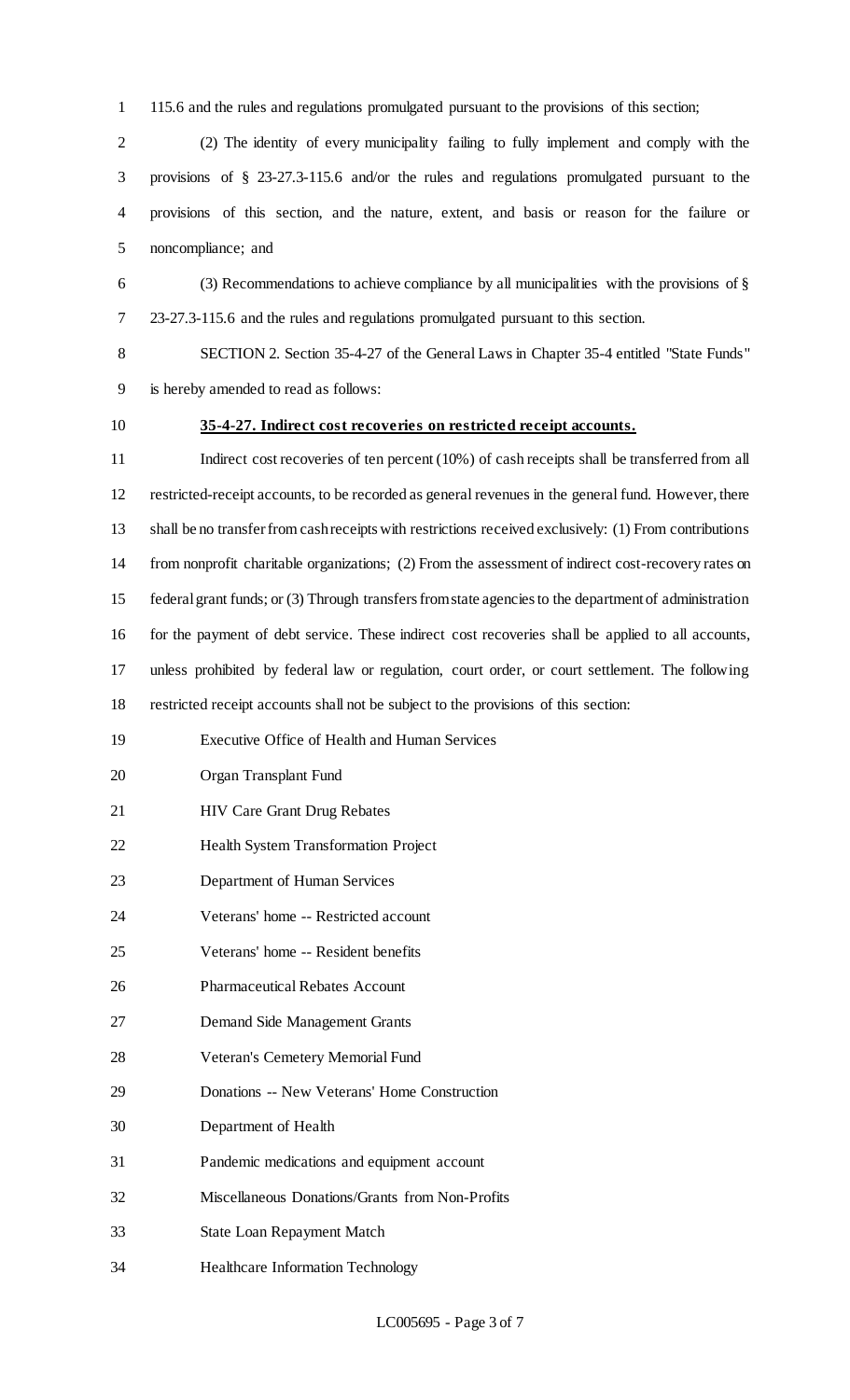| $\mathbf{1}$   | Department of Behavioral Healthcare, Developmental Disabilities and |
|----------------|---------------------------------------------------------------------|
| $\overline{2}$ | Eleanor Slater non-Medicaid third-party payor account               |
| 3              | Hospital Medicare Part D Receipts                                   |
| 4              | <b>RICLAS Group Home Operations</b>                                 |
| 5              | Commission on the Deaf and Hard of Hearing                          |
| 6              | Emergency and public communication access account                   |
| 7              | Department of Environmental Management                              |
| 8              | National heritage revolving fund                                    |
| 9              | Environmental response fund II                                      |
| 10             | Underground storage tanks registration fees                         |
| 11             | De Coppet Estate Fund                                               |
| 12             | Rhode Island Historical Preservation and Heritage Commission        |
| 13             | Historic preservation revolving loan fund                           |
| 14             | Historic Preservation loan fund -- Interest revenue                 |
| 15             | Department of Public Safety                                         |
| 16             | E-911 Uniform Emergency Telephone System                            |
| 17             | Forfeited property -- Retained                                      |
| 18             | Forfeitures -- Federal                                              |
| 19             | Forfeited property -- Gambling                                      |
| 20             | Donation -- Polygraph and Law Enforcement Training                  |
| 21             | Rhode Island State Firefighter's League Training Account            |
| 22             | Fire Academy Training Fees Account                                  |
| 23             | <b>Attorney General</b>                                             |
| 24             | Forfeiture of property                                              |
| 25             | Federal forfeitures                                                 |
| 26             | Attorney General multi-state account                                |
| 27             | Forfeited property -- Gambling                                      |
| 28             | Department of Administration                                        |
| 29             | <b>OER Reconciliation Funding</b>                                   |
| 30             | Health Insurance Market Integrity Fund                              |
| 31             | RI Health Benefits Exchange                                         |
| 32             | <b>Information Technology Investment Fund</b>                       |
| 33             | Restore and replacement -- Insurance coverage                       |
| 34             | Convention Center Authority rental payments                         |

Hospitals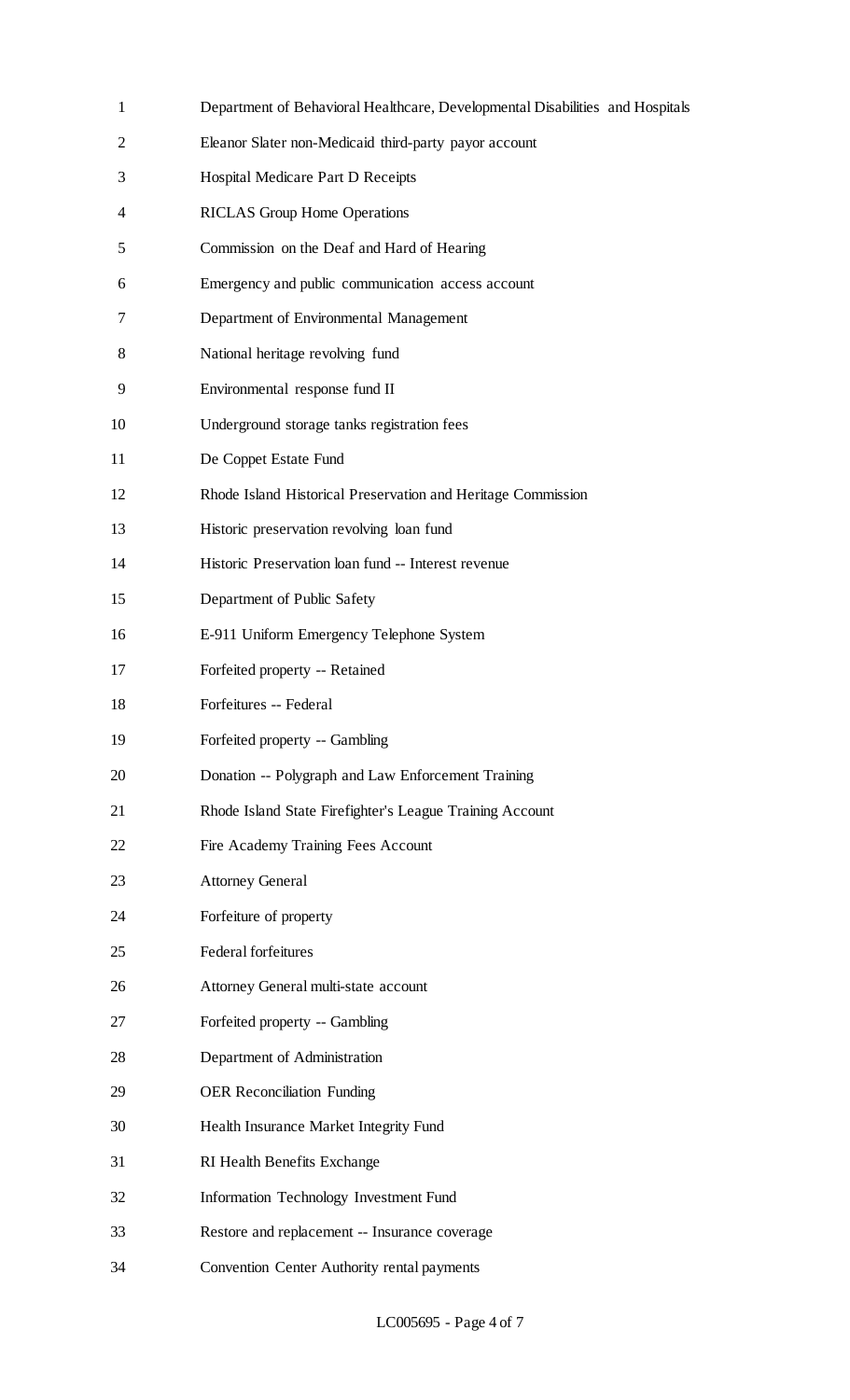| $\mathbf{1}$ | <b>Investment Receipts -- TANS</b>                                           |
|--------------|------------------------------------------------------------------------------|
| 2            | <b>OPEB System Restricted Receipt Account</b>                                |
| 3            | Car Rental Tax/Surcharge-Warwick Share                                       |
| 4            | <b>Grants Management Administration</b>                                      |
| 5            | <b>Executive Office of Commerce</b>                                          |
| 6            | Housing Resources Commission Restricted Account                              |
| 7            | Housing Production Fund                                                      |
| 8            | Department of Revenue                                                        |
| 9            | <b>DMV</b> Modernization Project                                             |
| 10           | Jobs Tax Credit Redemption Fund                                              |
| 11           | Legislature                                                                  |
| 12           | Audit of federal assisted programs                                           |
| 13           | Department of Children, Youth and Families                                   |
| 14           | Children's Trust Accounts -- SSI                                             |
| 15           | Military Staff                                                               |
| 16           | RI Military Family Relief Fund                                               |
| 17           | RI National Guard Counterdrug Program                                        |
| 18           | Treasury                                                                     |
| 19           | Admin. Expenses -- State Retirement System                                   |
| 20           | Retirement -- Treasury Investment Options                                    |
| 21           | Defined Contribution -- Administration - RR                                  |
| 22           | Violent Crimes Compensation -- Refunds                                       |
| 23           | <b>Treasury Research Fellowship</b>                                          |
| 24           | <b>Business Regulation</b>                                                   |
| 25           | <b>Banking Division Reimbursement Account</b>                                |
| 26           | Office of the Health Insurance Commissioner Reimbursement Account            |
| 27           | <b>Securities Division Reimbursement Account</b>                             |
| 28           | Commercial Licensing and Racing and Athletics Division Reimbursement Account |
| 29           | <b>Insurance Division Reimbursement Account</b>                              |
| 30           | Historic Preservation Tax Credit Account                                     |
| 31           | Judiciary                                                                    |
| 32           | Arbitration Fund Restricted Receipt Account                                  |
| 33           | Third-Party Grants                                                           |
| 34           | RI Judiciary Technology Surcharge Account                                    |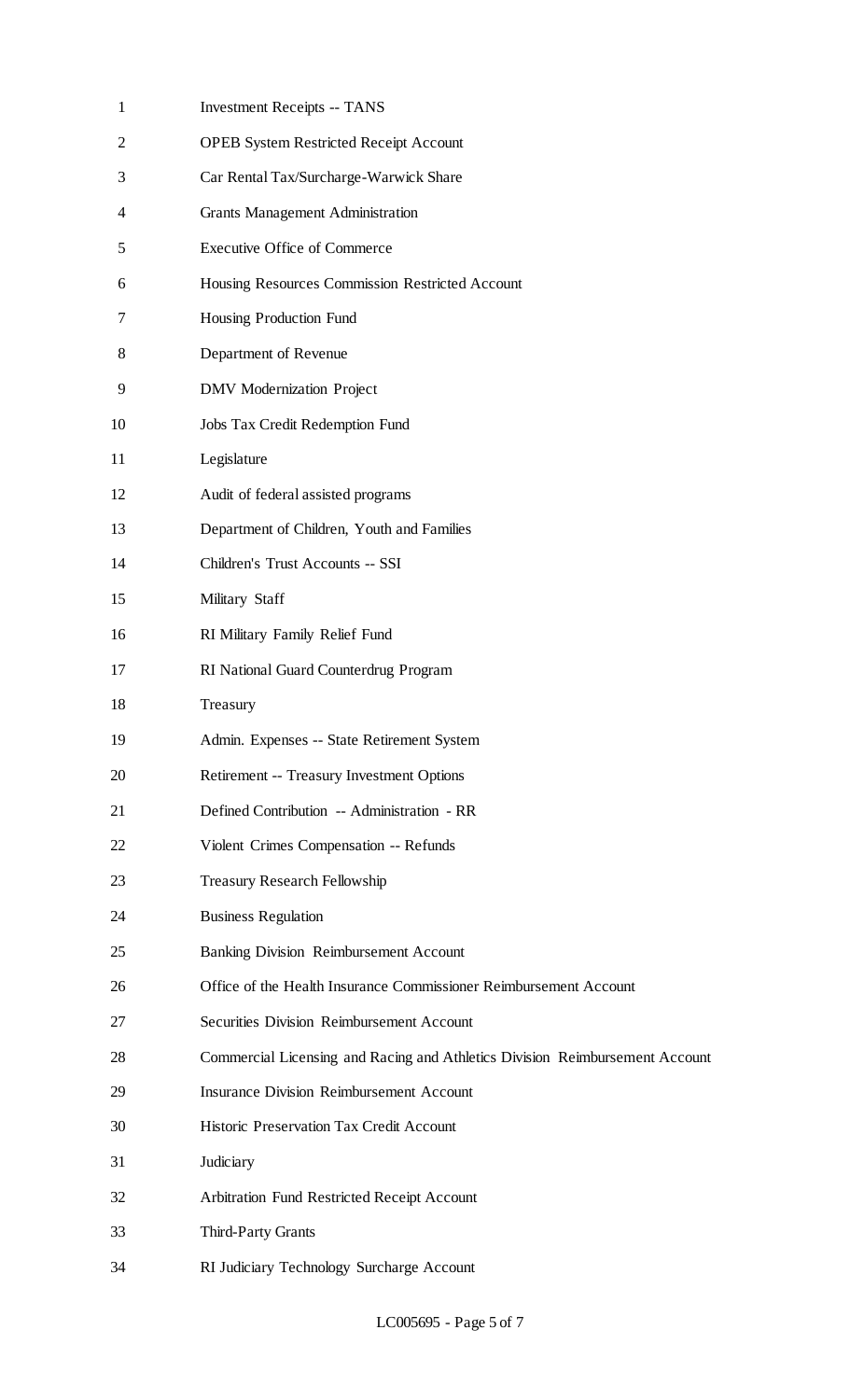| 1              | Department of Elementary and Secondary Education               |
|----------------|----------------------------------------------------------------|
| $\overline{2}$ | <b>Statewide Student Transportation Services Account</b>       |
| 3              | School for the Deaf Fee-for-Service Account                    |
| 4              | School for the Deaf -- School Breakfast and Lunch Program      |
| 5              | Davies Career and Technical School Local Education Aid Account |
| 6              | Davies -- National School Breakfast & Lunch Program            |
| 7              | <b>School Construction Services</b>                            |
| 8              | Office of the Postsecondary Commissioner                       |
| 9              | <b>Higher Education and Industry Center</b>                    |
| 10             | Department of Labor and Training                               |
| 11             | <b>Job Development Fund</b>                                    |
| 12             | <b>Contractor Training Account</b>                             |
| 13             | Rhode Island Council on the Arts                               |
| 14             | Governors' Portrait Donation Fund                              |
| 15             | Statewide records management system account                    |
| 16             | SECTION 3. This act shall take effect upon passage.            |

 $=$ LC005695 ========